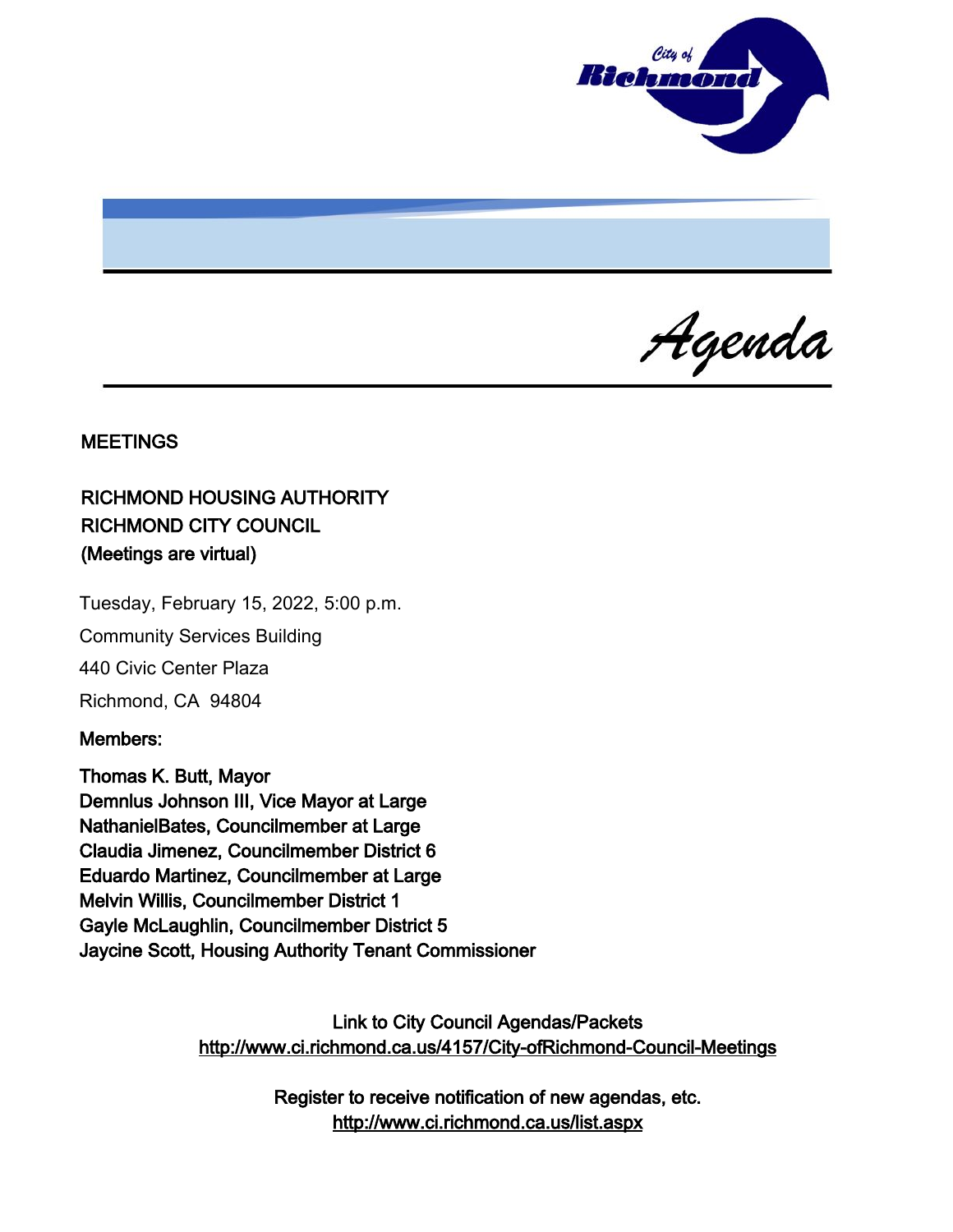# CORONAVIRUS DISEASE (COVID-19) ADVISORY

PURSUANT to the Governor of the State of California's Assembly Bill 361 and in the interest of the public health and safety, attendance at the City of Richmond City Council meeting will be limited to Council members, essential City of Richmond staff, and members of the news media. Public comment will be confined to items appearing on the agenda and will be limited to the methods provided below.

## How to watch the meeting from home:

- 1. KCRT Comcast Channel 28 or AT&T Uverse Channel 99
- 2. Livestream online at <http://www.ci.richmond.ca.us/3178/KCRT-Live>

Public comment may be submitted by mail, eComment, email and/or Zoom video conference in the manner that follows, provided that no member of the public may submit more than one verbal comment per agenda item.

Via mail: received by 1:00 p.m. the day of the meeting, sent to 450 Civic Center Plaza, 3rd Floor, Office of the Clerk, Richmond, CA 94804.

Via eComments: eComments are available once an agenda is published. Locate the meeting in "upcoming meetings" and click the comment bubble icon. Click on the item you wish to comment on. eComments can be submitted when the agenda is published and until the conclusion of public comments for the agenda item. eComments can be viewed by the City Council and members of the public as they are submitted. Email your comment to [cityclerkdept@ci.richmond.ca.us](mailto:cityclerkdept@ci.richmond.ca.us) should you have difficulty submitting an eComment during a meeting.

Via email: to [cityclerkdept@ci.richmond.ca.us](mailto:cityclerkdept@ci.richmond.ca.us) by 1:00 p.m. the day of the meeting. Emails MUST contain in the subject line 1) public comments – Open Session prior to Closed Session; 2) public comments – Open Forum; or 3) public comments agenda item # [include the agenda item number]. All such email with correctly labeled subject lines will be posted on-line and emailed to the City Council before the meeting is called to order. Email received after 1:00 p.m. will be posted on-line following the meeting as part of the supplemental materials attached to the meeting minutes.

Via Zoom by video conference: for Open Session and City Council: Please click the link below to join the webinar: https://zoom.us/j/99312205643?pwd=MDdqNnRmS2k4ZkRTOWhlUldQOUF1Zz09 Passcode: ccmeeting

By iPhone one-tap: US: +16699006833,,99312205643# or +13462487799,,99312205643# By Telephone: Dial (for higher quality, dial a number based on your current location): US: +1 669 900 6833 or +1 346 248 7799 or +1 253 215 8782 or +1 312 626 6799 or +1 929 205 6099 or +1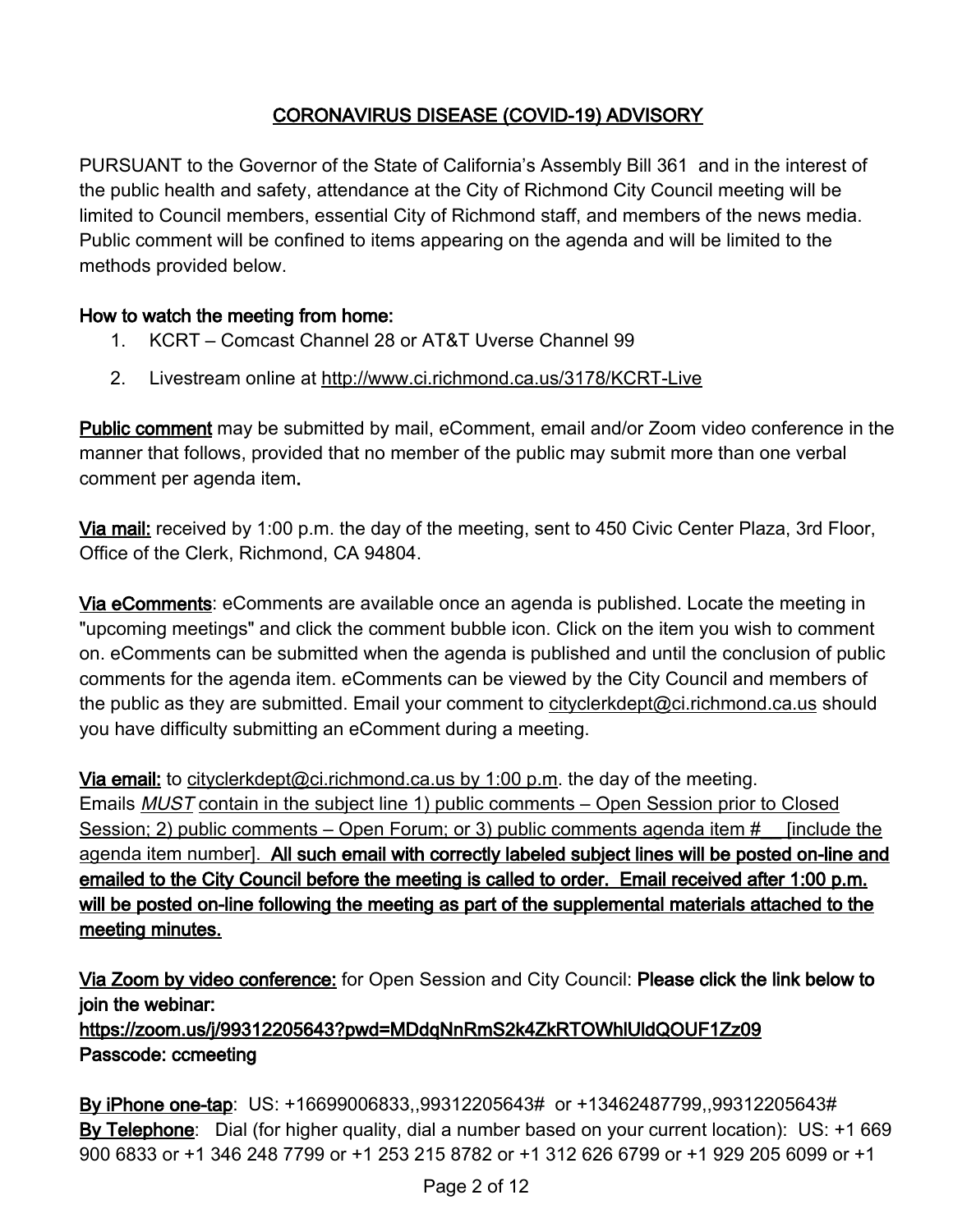301 715 8592 Webinar ID: 993 1220 5643 International numbers available: <https://zoom.us/u/aehrwCgISx>

To comment by video conference: click on the Participants button at the bottom of your screen and select the "Raise Your Hand" button to request to speak when Public Comment is being asked for. When called upon, press the unmute button. After the allotted time, you will then be re-muted. \*\*

To comment by phone: you will be prompted to "Raise Your Hand" by pressing "\*9" to request to speak when Public Comment is asked for. When called upon, you will be asked to unmuted by pressing \*6. After the allotted time, you will then be re-muted. Instructions of how to raise your hand by phone are available at:

[https://support.zoom.us/hc/en-us/articles/201362663 -Joining-a-meeting-by-phone.](https://support.zoom.us/hc/en-us/articles/201362663%20-Joining-a-meeting-by-phone.) \*\*

\*\*The mayor will announce the agenda item number and open public comment when appropriate.

## Open Forum for Public Comment:

Address the City Council on matters not listed on the agenda, items remaining on the consent calendar, reports from the city manager, public works director, sub-committee for reimagining task force, and police chief may do so under Open Forum.

The City cannot guarantee that its network and/or the site will be uninterrupted. To ensure that the City Council receives your comments, you are strongly encouraged to submit your comments in writing in advance of the meeting.

# AB 361 Procedures in the Event of Technical Difficulties: In the event the meeting broadcast is disrupted, or if a technical issue on the agency's end disrupts public participation, the legislative body board cannot take any further action on the agenda until the technical issue is resolved.

Properly labeled public comments will be considered a public record, put into the official meeting record, available after the meeting as supplemental materials, and will be posted as an attachment to the meeting minutes when the minutes are posted: [http://www.ci.richmond.ca.us/Archive.aspx?AMID=31.](http://www.ci.richmond.ca.us/Archive.aspx?AMID=31)

### Procedures for Removing Items from the Consent Calendar:

Members of the public who request to remove an item from the consent calendar must first discuss the item with a staff member by phone or a back-and-forth email discussion, and state the name of the staff member when requesting removal of the item from the consent calendar.

Any member of the City Council who would like to remove an item from the consent calendar must notify the appropriate staff person and the City Clerk's Office prior to the meeting. Although members of the City Council are encouraged to ask questions and share concerns with staff ahead of the meeting, they are not required to do so.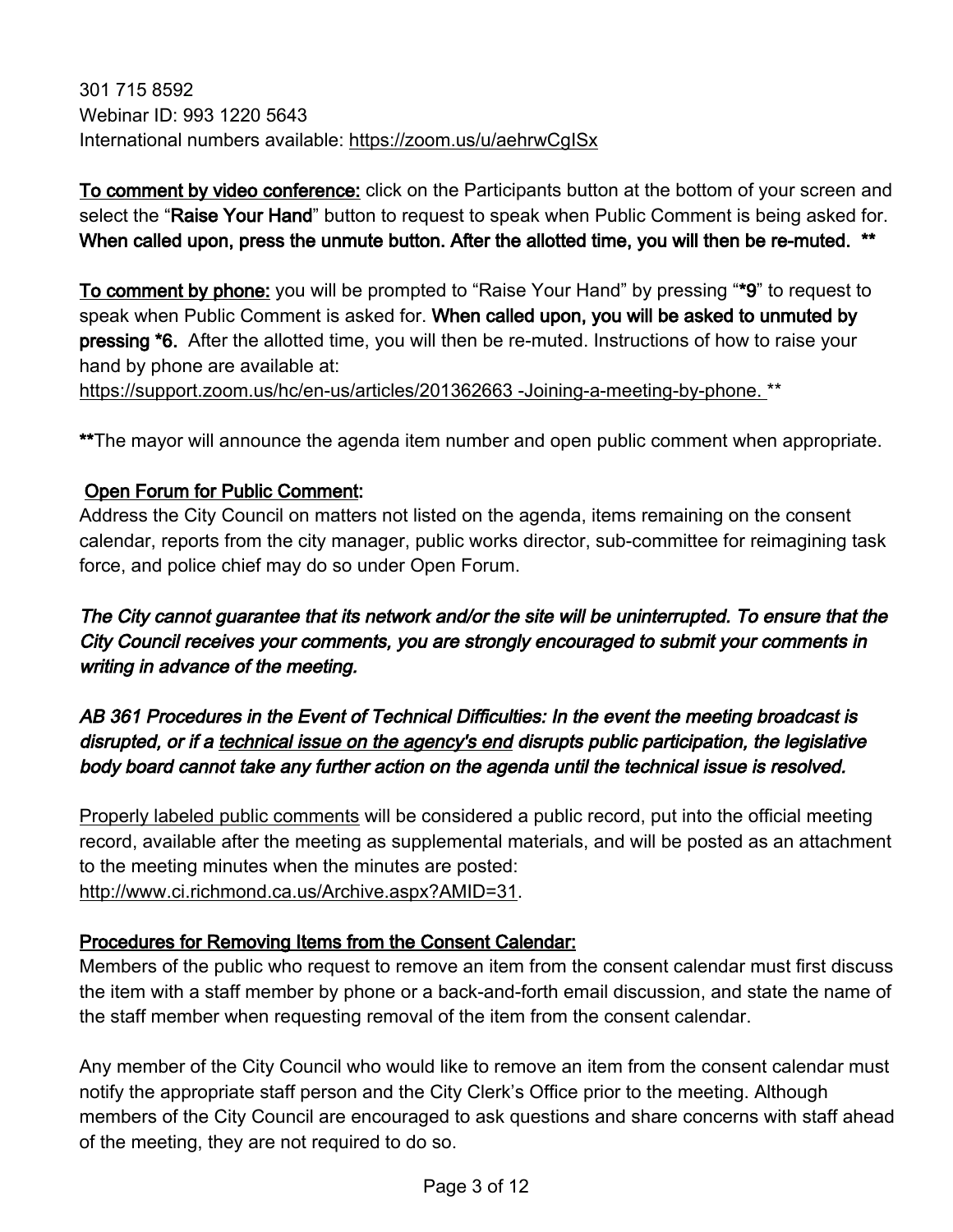The Clerk's Office must be informed of any requests to remove items from the Consent Calendar.

Items removed from the Consent Calendar shall be placed at the end of the agenda for consideration.

### Accessibility for Individuals with Disabilities:

Upon request, the City will provide for written agenda materials in appropriate alternative formats, or disability-related modification or accommodation, including auxiliary aids or services and sign language interpreters, to enable individuals with disabilities to participate in and provide comments at/related to public meetings. Please submit a request, including your name, phone number and/or email address, and a description of the modification, accommodation, auxiliary aid, service or alternative format requested at least two days before the meeting. Requests should be emailed to [cityclerkdept@ci.richmond.ca.us](mailto:cityclerkdept@ci.richmond.ca.us) or submitted by phone at 510-620-6513, ext. 9, or 510-620-6509. Requests made by mail to City Clerk's Office, City Council meeting, 450 Civic Center Plaza, Richmond, CA 94804 must be received at least two days before the meeting. Requests will be granted whenever possible and resolved in favor of accessibility.

### Effect of Advisory on In-person public participation:

During the pendency of Assembly Bill 361, the language in this Advisory portion of the agenda supersedes any language contemplating in-person public comment.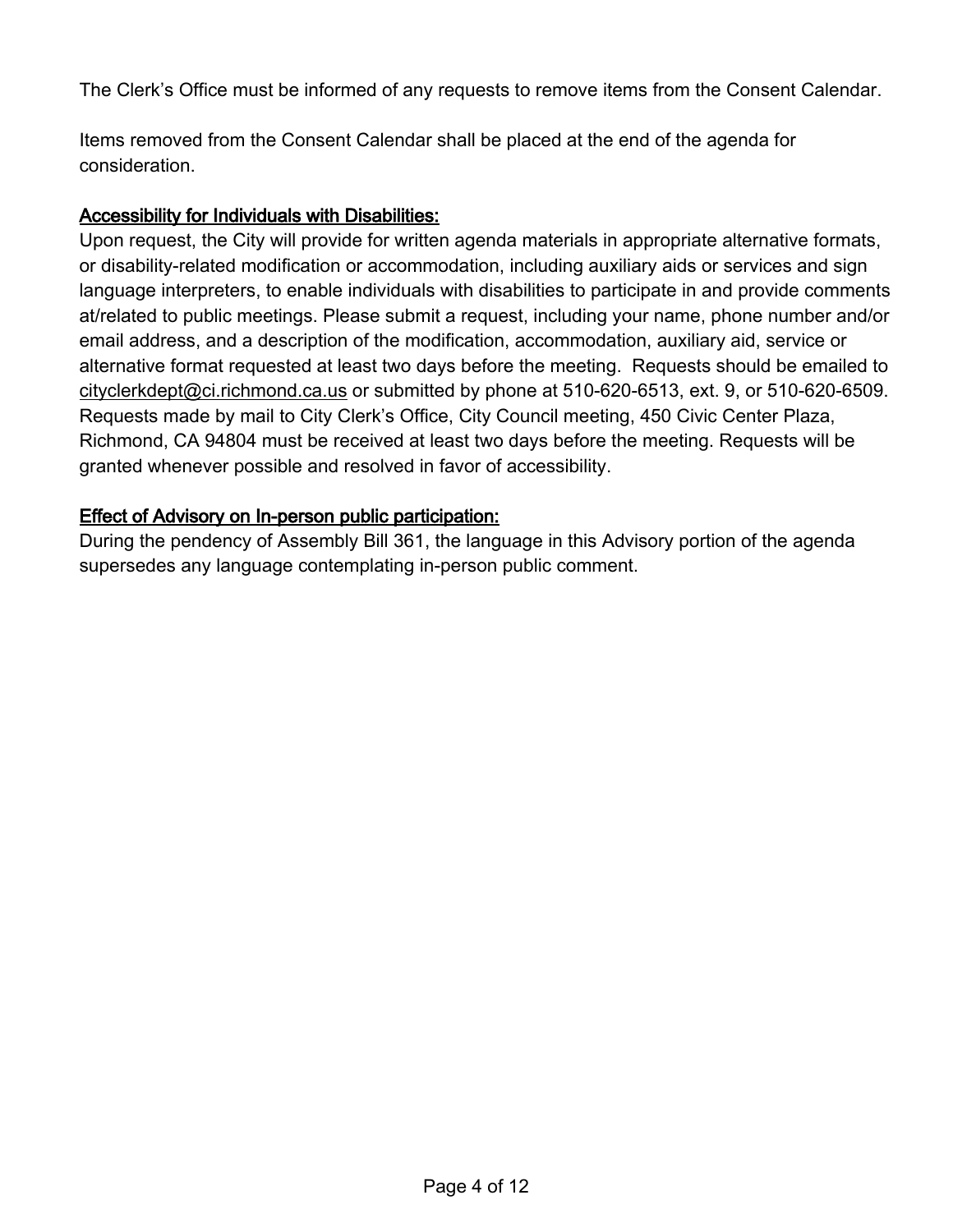# A. OPEN SESSION TO HEAR PUBLIC COMMENT BEFORE CLOSED SESSION

5:00 p.m.

B. ROLL CALL

.

C. CLOSED SESSION

### C.1. CONFERENCE WITH LEGAL COUNSEL - EXISTING LITIGATION (paragraph (1) of Subdivision [d] of Government Code Section 54956.9)

- SPRAWLDEF et al. v. City of Richmond
- The Guidiville Rancheria of California, et al. v. The United States of America, et. al.
- North Coast Rivers Alliance et al./Point Molate Alliance et al. v. City of Richmond
- City of Richmond v. Thomas K. Butt
- C.2. CONFERENCE WITH LEGAL COUNSEL ANTICIPATED LITIGATION (Significant exposure to litigation pursuant to paragraph (2) or (3) of Subdivision (d) [as applicable] of Government Code Section 54956.9)
	- Three Cases

In light of the California Court of Appeal's decision in Fowler v. City of Lafayette, the City Attorney's Office is attaching to this agenda four communications regarding the amended judgment and various agreements related to Point Molate. These letters provide the existing facts and circumstances for going into closed session on these items pursuant to California Government Code Section 54956.9(d)(2) and  $(e)(3)$ .

### C.3. PUBLIC EMPLOYEE PERFORMANCE EVALUATION (Government Code Section 54957)

• Title: City Manager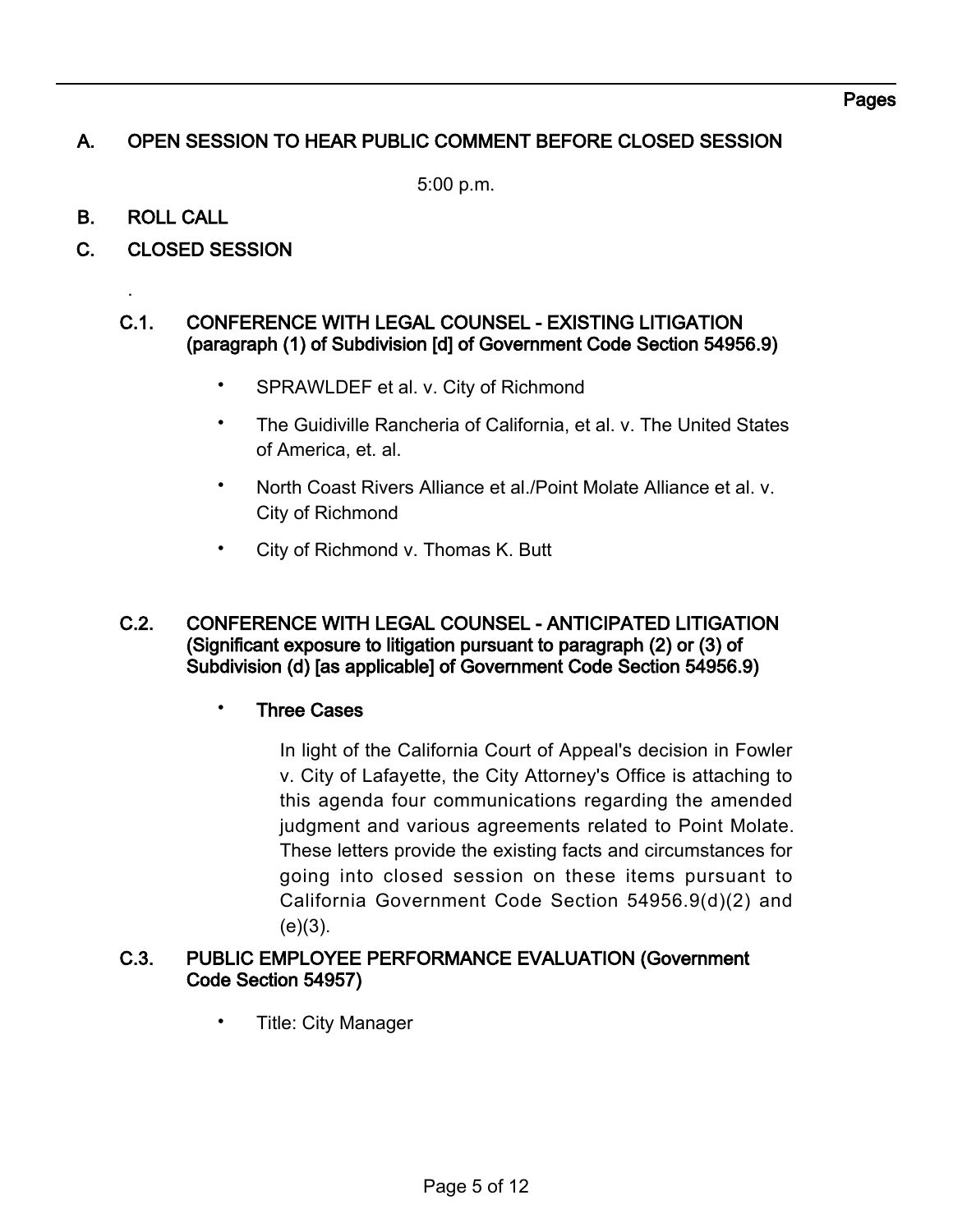### C.4. CONFERENCE WITH REAL PROPERTY NEGOTIATOR (Government Code Section 54956.8)

• Property: Terminal One Agency negotiators: Shasa Curl and Lina Velasco Negotiating parties: Terminal One Development LLC Under negotiation: Price and terms of payment

### C.5. PUBLIC EMPLOYEE APPOINTMENT (Government Code Section 54957.6)

 $\mathcal{L}_\text{max}$  , and the contract of the contract of the contract of the contract of the contract of the contract of the contract of the contract of the contract of the contract of the contract of the contract of the contr

• Title: City Attorney

# D. PUBLIC COMMENT BEFORE CLOSED SESSION

### E. ADJOURN TO CLOSED SESSION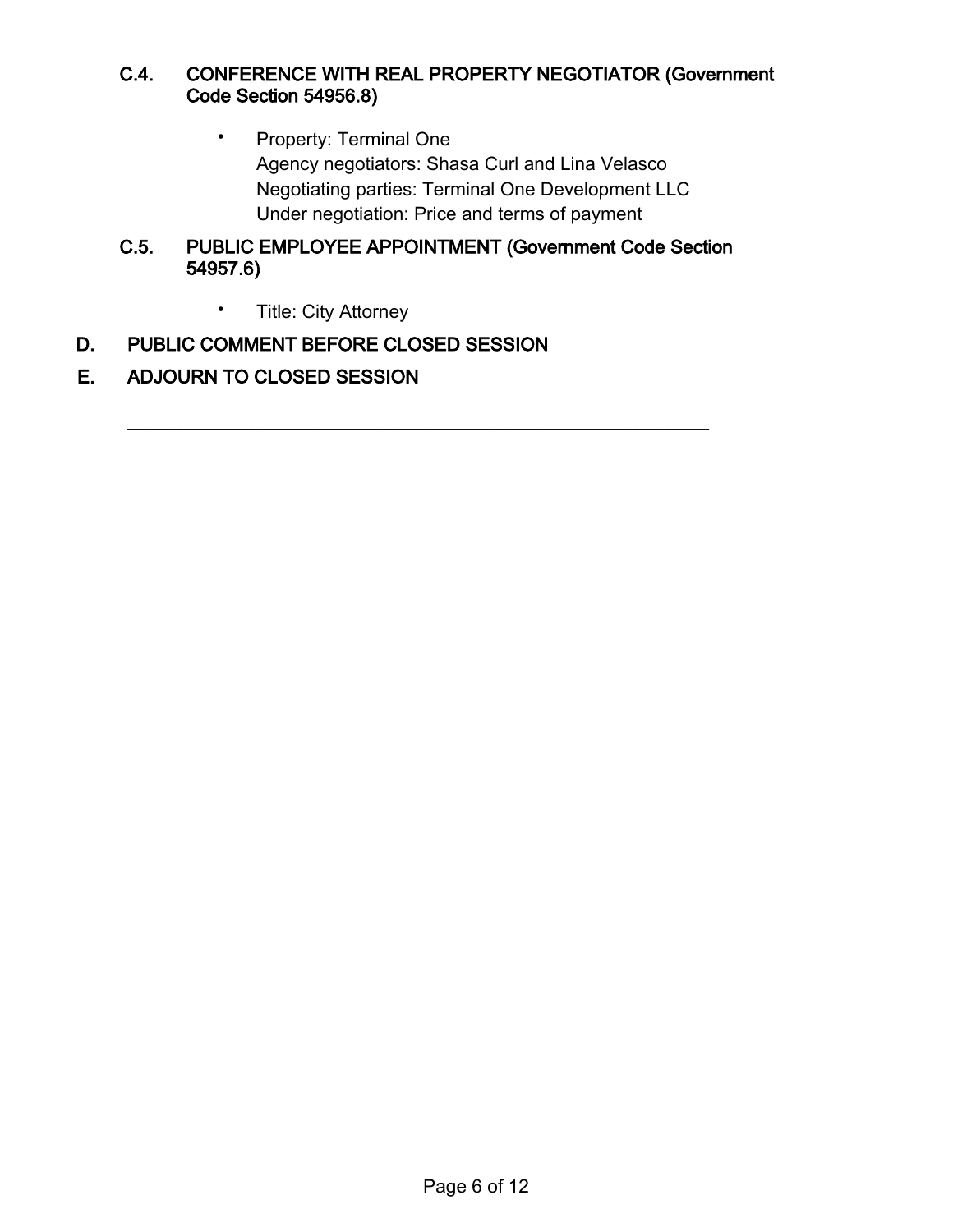# F. SPECIAL MEETING OF THE RICHMOND HOUSING AUTHORITY

6:25 p.m.

- G. ROLL CALL
- H. PUBLIC COMMENT INSTRUCTIONAL VIDEO
- I. STATEMENT OF CONFLICT OF INTEREST
- J. AGENDA REVIEW
- K. HOUSING AUTHORITY CONSENT CALENDAR
	- K.1. Continued use of teleconference technology for meetings of the Board of Commissioners of the Richmond Housing Authority pursuant to the provisions of AB 361

 $\overline{\phantom{a}}$  , and the contribution of the contribution of the contribution of the contribution of the contribution of the contribution of the contribution of the contribution of the contribution of the contribution of the

ADOPT a resolution requiring the continued use of teleconferencing for the meetings of the Board of Commissioners of the Richmond Housing Authority pursuant to the provisions of AB 361 – City Clerk's Office (Pamela Christian 510-620-6513).

13

L. ADJOURNMENT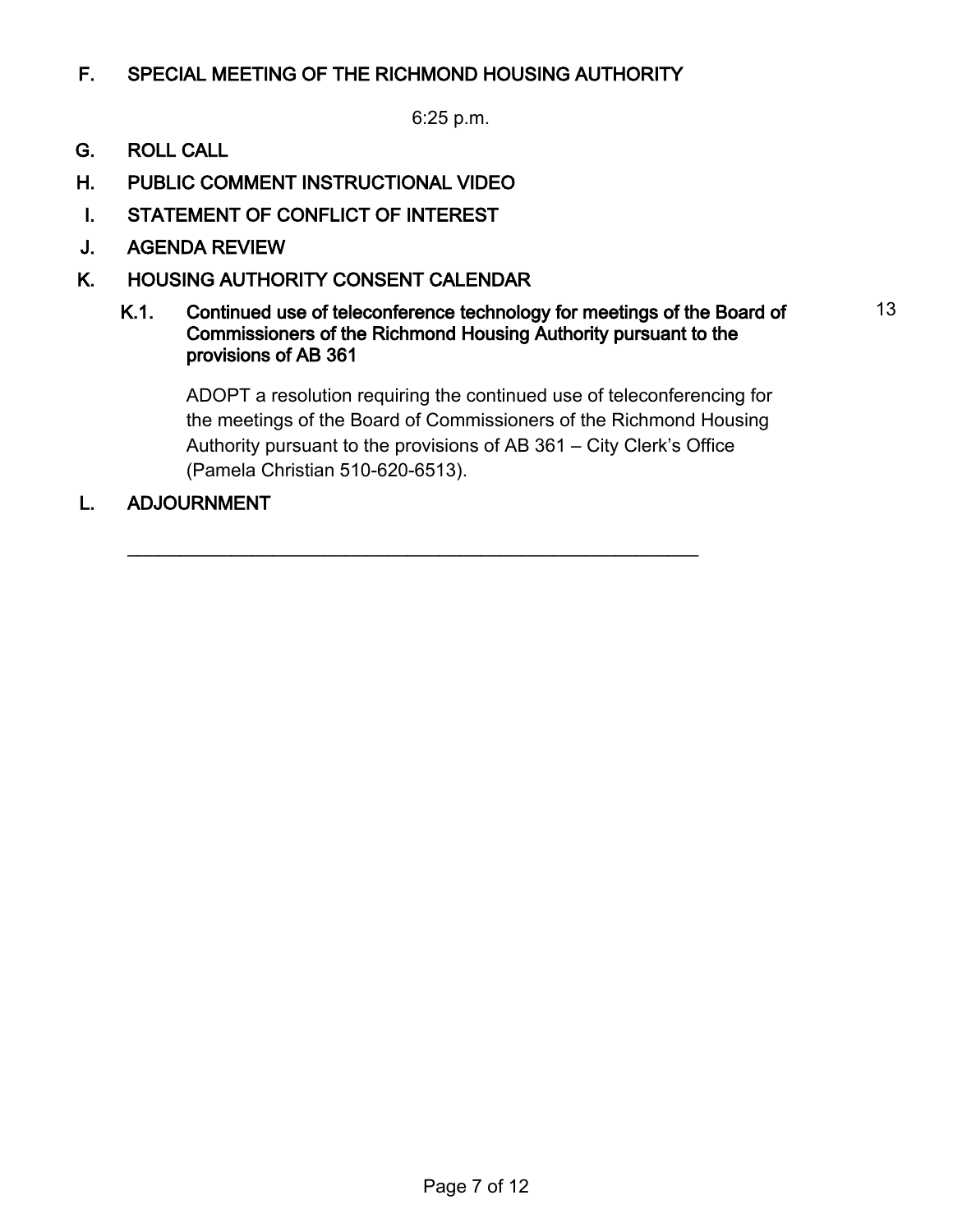## M. REGULAR MEETING OF THE RICHMOND CITY COUNCIL

6:30 p.m.

- N. ROLL CALL
- O. STATEMENT OF CONFLICT OF INTEREST
- P. ELECTION OF THE VICE MAYOR FOR 2022
	- P.1. Election of Vice Mayor to serve for 2022 Office of the Mayor (Tom Butt 510-620-6503).
- Q. AGENDA REVIEW
- R. REPORT FROM THE CITY ATTORNEY OF FINAL DECISIONS MADE DURING CLOSED SESSION
- S. REPORT FROM THE CITY MANAGER (public comment allowed under Open Forum)
- T. REPORT FROM THE IMPLEMENTATION SUB-COMMITTEE FOR REIMAGINING TASK FORCE (public comment allowed under Open Forum)
- U. OPEN FORUM FOR PUBLIC COMMENT
- V. CITY COUNCIL CONSENT CALENDAR
	- V.1. City Attorney's Office
		- V.1.a. Adopt a Resolution Amending the City of Richmond's Conflictof-Interest Code

ADOPT a resolution amending the City of Richmond's Conflictof Interest Code to ensure that all City positions required to file Statements of Economic Interest are properly identified – City Attorney's Office (Interim City Attorney Dave Aleshire 510-620- 6509).

### V.2. City Clerk's Office

#### V.2.a. Continued use of teleconferencing for the meetings of all City legislative bodies pursuant to the provisions of Assembly Bill (Ab) 361

ADOPT a resolution requiring the continued use of teleconferencing for the meetings of all City legislative bodies pursuant to the provisions of Assembly Bill 361 – City Clerk's Office (Pamela Christian 510-620-6513).

50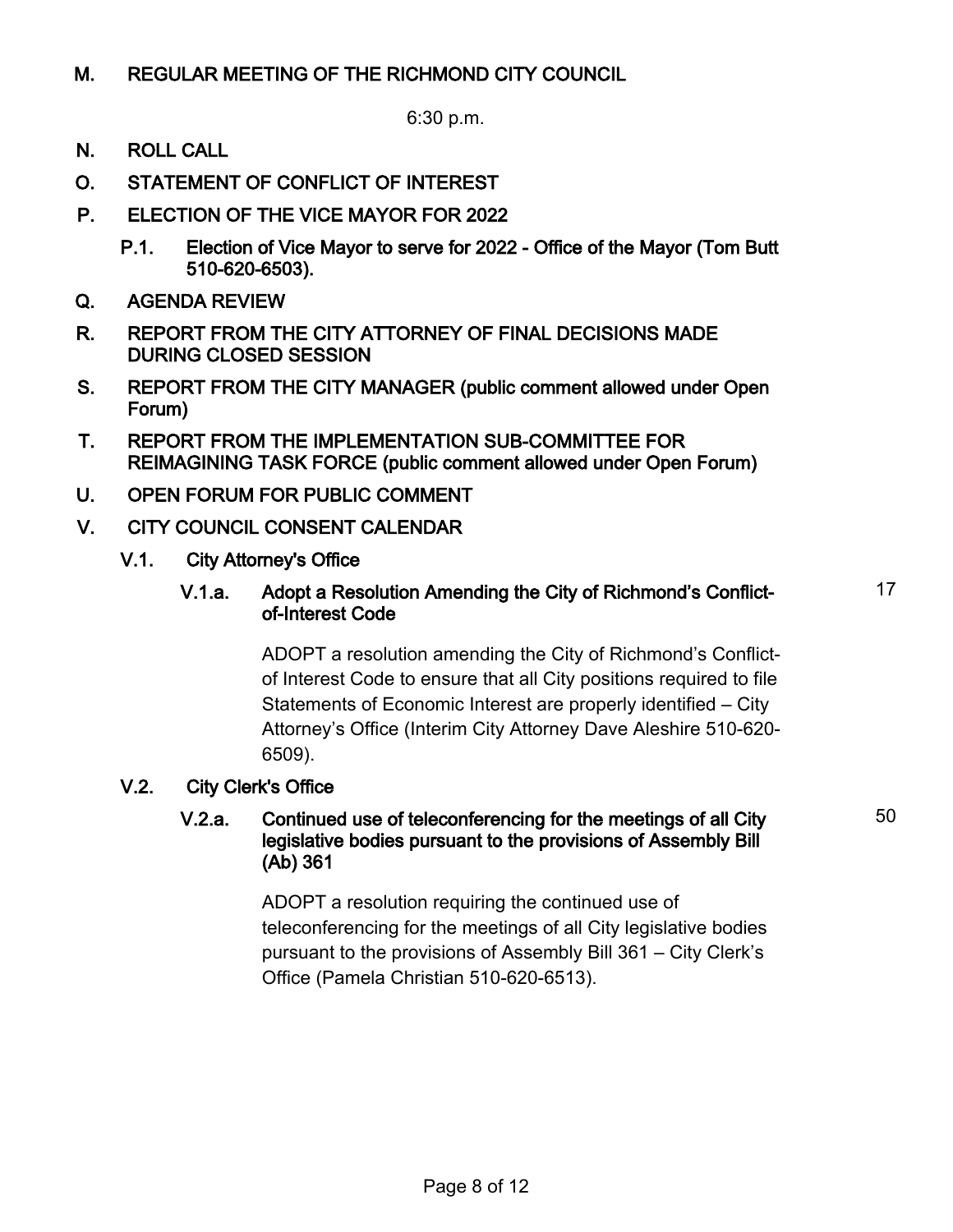### V.3. City Council

### V.3.a. Rename Baseball Diamond #2 at Nicholl Park in Honor of National Hero Willie Mays

APPROVE a request to rename Baseball Diamond Field #2 at Nicholl Park to Willie Mays Baseball Field; and ADOPT a Resolution of Intent to set a public hearing for March 1, 2022 - Councilmembers Nathaniel Bates (510-620-6743) and Melvin Willis (510- 412-2050).

#### V.3.b. Support of a safe and fair contract for refinery workers at Chevron, Richmond, CA

ADOPT a resolution of the Richmond City Council in support of a safe and fair contract for Refinery workers at Chevron in Richmond, California; and DIRECT staff to send a copy of the resolution and cover letter to the Chevron CEO John Watson - Councilmembers Claudia Jimenez (510-620-6565) and Eduardo Martinez (510-620-6593).

#### V.4. Community Development

#### V.4.a. Contract with West Contra Costa Public Education Fund (Edfund West) to Support Richmond Residents Impacted by Covid through the Richmond Rapid Response Fund (R3F).

APPROVE a sole source contract with West Contra Costa Public Education Fund (EdFund West) to manage the distribution of American Rescue Plan Act (ARPA) funding to support Richmond residents impacted by COVID through the Richmond Rapid Response Fund (R3F), in an amount not to exceed \$600,000, for a term from February 15, 2022, to December 31, 2024 – Community Development Department (Lina Velasco 620-6706).

### V.5. Economic Development

## V.5.a. Lease Agreement - Richmond Police Activities League 120

ADOPT a resolution approving the lease agreement between the City of Richmond and the Richmond Police Activities League ("RPAL") (as lessee), for the construction and maintenance of a parking lot and an option for a community garden and supportive programs at 175 23rd Street, for a ten (10) year term with two (2) successive five (5) year option periods, at an annual rate of \$1.00 per year – City Manager's Office (Craig Murray 510-307-8188).

71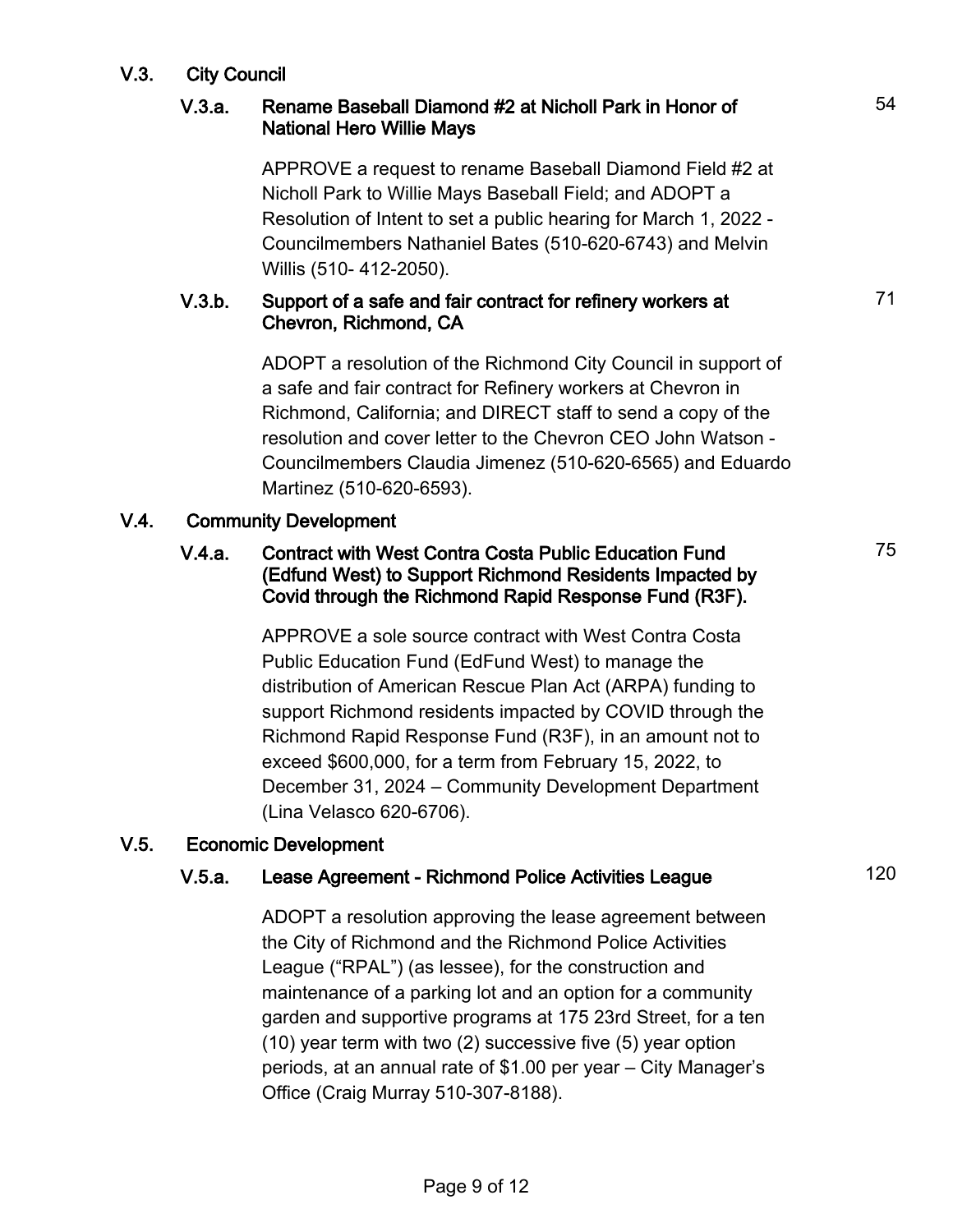## V.5.b. Authorization to Apply for Calrecycle Grants **161**

ADOPT a resolution authorizing the city manager or their designee to submit grant applications for any and all CalRecycle grants for which the City of Richmond is eligible; and if any grants are awarded, to ACCEPT and APPROPRIATE into the budget - City Manager's Office (Shasa Curl/Samantha Carr 510- 620-5407).

### V.6. Human Resources

#### V.6.a. Contract with Governmentjobs.com dba NeoGov and Governmentjobs.com Job Postings.

APPROVE a sole-source contract with Governmentjobs.com dba NeoGov for software support and a subscription for job postings to the public - Human Resources Department (Anil Comelo 510-620-6609).

## V.7. Library and Community Services

#### V.7.a. Approval of the Juneteenth Freedom Mural Project and Resolution of Intent to Rename

APPROVE the Juneteenth Freedom Mural Project at the South 37<sup>th</sup> Street Underpass; ADOPT a resolution of Intention to rename the South 37<sup>th</sup> Street Underpass to Juneteenth Freedom Underpass; and RESCHEDULE a Public Hearing previously scheduled for February 15, 2022, to March 1, 2022 – Community Services Department (LaShonda White/Ranjana Maharaj/Stephanie Ny 510-620-6563). This item was continued from the February 1, 2022, meeting.

### V.7.b. Contract with HR&A Advisors, Inc. to support American Rescue Plan Act Community Needs Assessment and Strategic Investment Plan Development

APPROVE a contract with HR&A Advisors, Inc. to conduct a community needs assessment and develop and implement a strategic investment plan to provide guidance on spending the City's remaining American Rescue Plan Act (ARPA) allocation, for a total amount not to exceed \$250,000, with a term from February 16, 2022, to June 30, 2023 – Library and Community Services (LaShonda White 510-620-6512).

165

199

238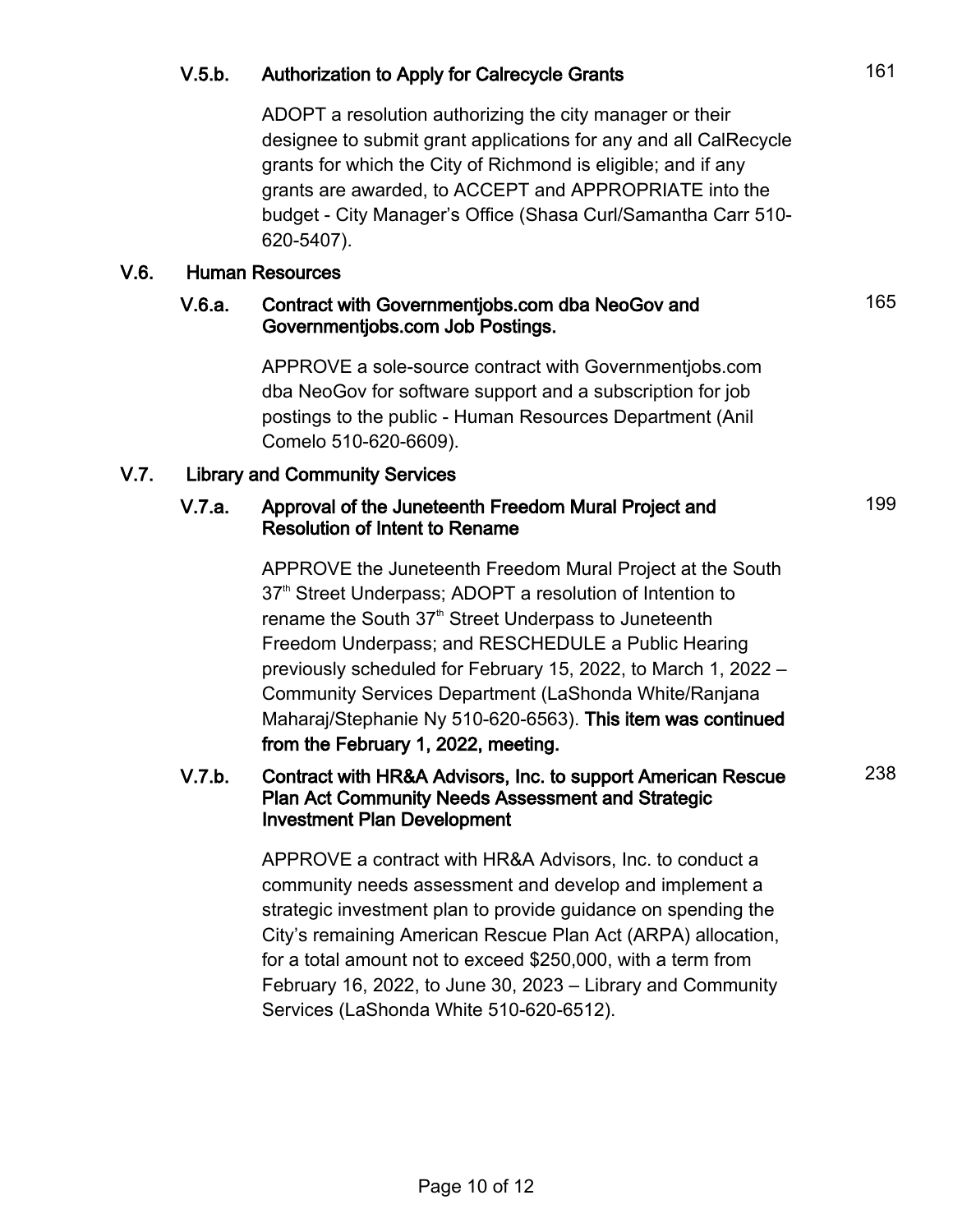### V.8. Public Works

# V.8.a. Booker T. Anderson Community Center Fire Restoration Project 292

APPROVE a construction contract with Angotti & Reilly Inc. for the Booker T. Anderson Community Center Fire Restoration Project, located at 960 S. 47th St., Richmond, in an amount not to exceed \$2,583,900 including \$2,349,000 low bid plus \$234,900 contingency; and APPROPRIATE the funding from the Risk Management fund balance. There will be a reimbursement from insurance for the majority of the cost – Public Works Department (Joe Leach 510-620-5478).

#### W. BUDGET SESSION

| W.1. | Final Adjustments to Fiscal Year 2020-2021 Budget | 323 |
|------|---------------------------------------------------|-----|
|------|---------------------------------------------------|-----|

RECEIVE an update on the Fiscal Year 2020-2021 budget – City Manager's Office/Finance Department (Shasa Curl/Anil Comelo/Belinda Brown/Antonio Banuelos 510-620-6740). This item was continued from the February 1, 2022, meeting.

#### W.2. City of Richmond Annual Comprehensive Financial Report for the Fiscal Year Ended June 30, 2021 327

RECEIVE a report on the City's Annual Comprehensive Financial Report (ACFR) for Fiscal Year 2020-2021 – Finance Department (Belinda Brown/Delmy Cuellar 510-620-6740). This item was continued from the February 1, 2022, meeting.

### X. PUBLIC HEARINGS

#### X.1. Appeal of Planning Commission's approval of a conditional use permit and design review (PLN20-043) 669

ADOPT a Resolution Denying the Appeal and Affirming the Planning Commission's conditional approval of a Conditional Use Permit and Design Review, to construct a single-family residence on a vacant parcel located within the RL1 zoning district and -S, Shoreline overlay district at 357 Western Drive – Community Development Department (Lina Velasco 510-620-6706). This item was continued from the December 7, 2021, January 11, 2022, January 18, 2022, and February 1, 2022, meetings. The public hearing is closed on this item; for council discussion and resolution only.

## X.2. Approval of New Fees for the Revised Master Fee Schedule 719

INTRODUCE an ordinance (first reading) establishing certain fees for the proposed Master Fee Schedule - Finance Department (Belinda Brown 510-620-6740/Antonio Banuelos 510-620- 6741).